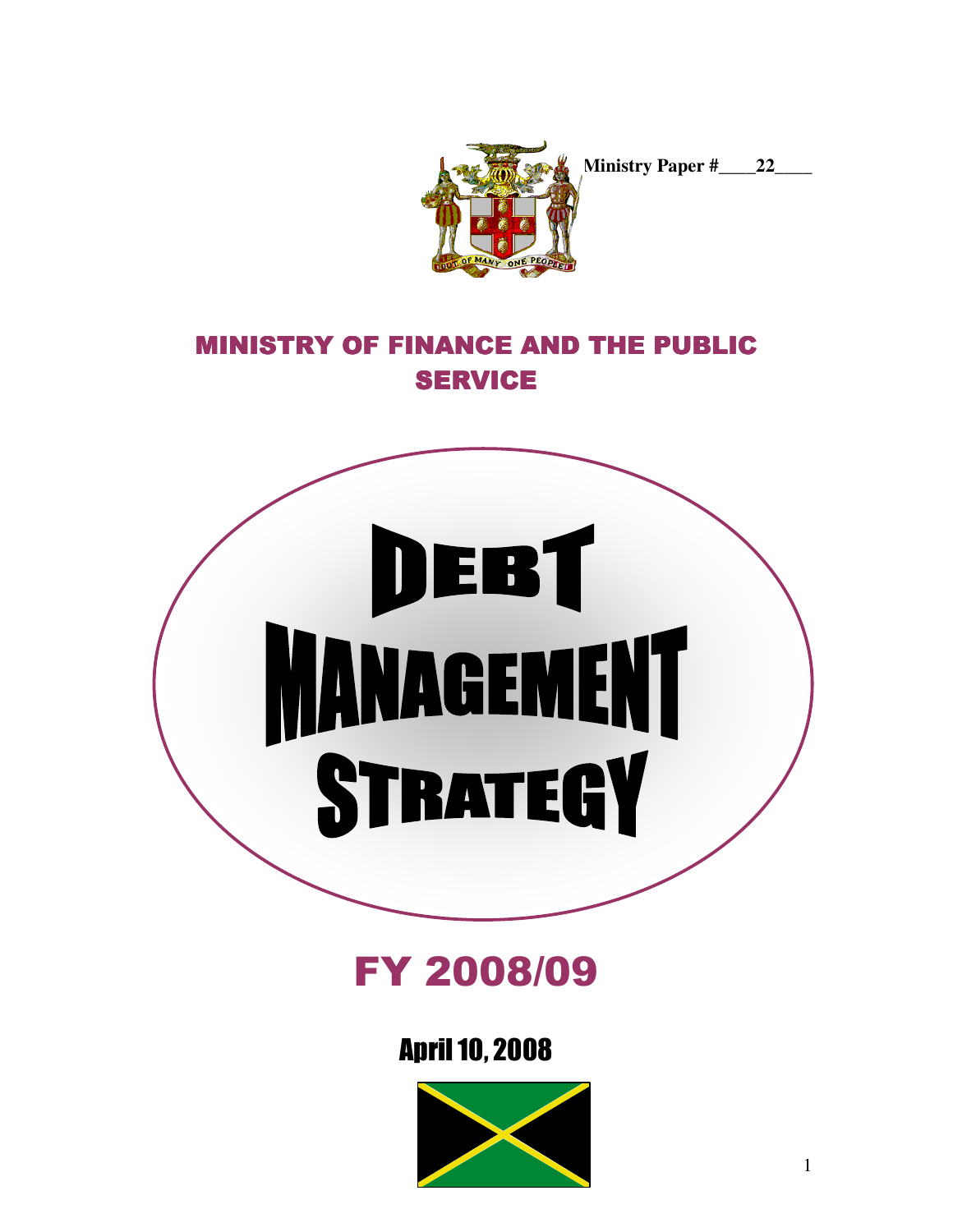#### **MINISTRY PAPER NO. 22 DEBT MANAGEMENT STRATEGY 2008/2009**

## **INTRODUCTION**

1. The *Debt Management Strategy* of the Government of Jamaica is an annual publication of the Ministry of Finance and the Public Service that provides information on the Government's debt management objectives, policies, plans and strategies for the fiscal year and the medium-term.

2. It provides a review of the developments and achievements during the previous year taking into account the composition of the debt portfolio, the fiscal operations, and developments in the macro-economy and in the domestic and international capital markets. The *Debt Management Strategy* is complemented by a chapter outlining details on Jamaica's public debt and debt developments during the preceding year in the annual Budget Memorandum also published by the Ministry of Finance and the Public Service.

3. The Government has benefited from the debt management strategies pursued over the past 10 years with progress achieved in the following areas:

- the lengthening of the maturity profile of both the external and domestic components of the debt,
- $\blacksquare$  the using of the auction mechanism to issue securities;
- $\blacksquare$  the broadening of market consultations with key players;
- $\blacksquare$  the reducing of roll-over risk;
- $\blacksquare$  the reducing of pricing risk;
- $\blacksquare$  the minimising of cost in debt servicing;
- $\blacksquare$  the increasing of investor confidence; and
- $\blacksquare$  the minimising of foreign currency risk in the domestic debt portfolio
- 4. Over the years the Government has sought to:
	- Maintain a prudent debt structure by:
	- having an appropriate mix of fixed-rate and floating-rate debt to further diversify and minimise interest-rate risk;
	- extending and smoothing the maturity profile of the debt to better manage refinancing risk; and
	- minimising foreign currency risk
	- Further diversify the debt portfolio;
	- Use market mechanisms for domestic debt issuances:
	- Increase the transparency and predictability of primary market debt issuance; and
	- **Promote and build a liquid and efficient market for government securities.**

5 The Strategy outlines the path to be pursued in managing the outstanding stock of debt while meeting the Government's financing needs at minimum cost and risk.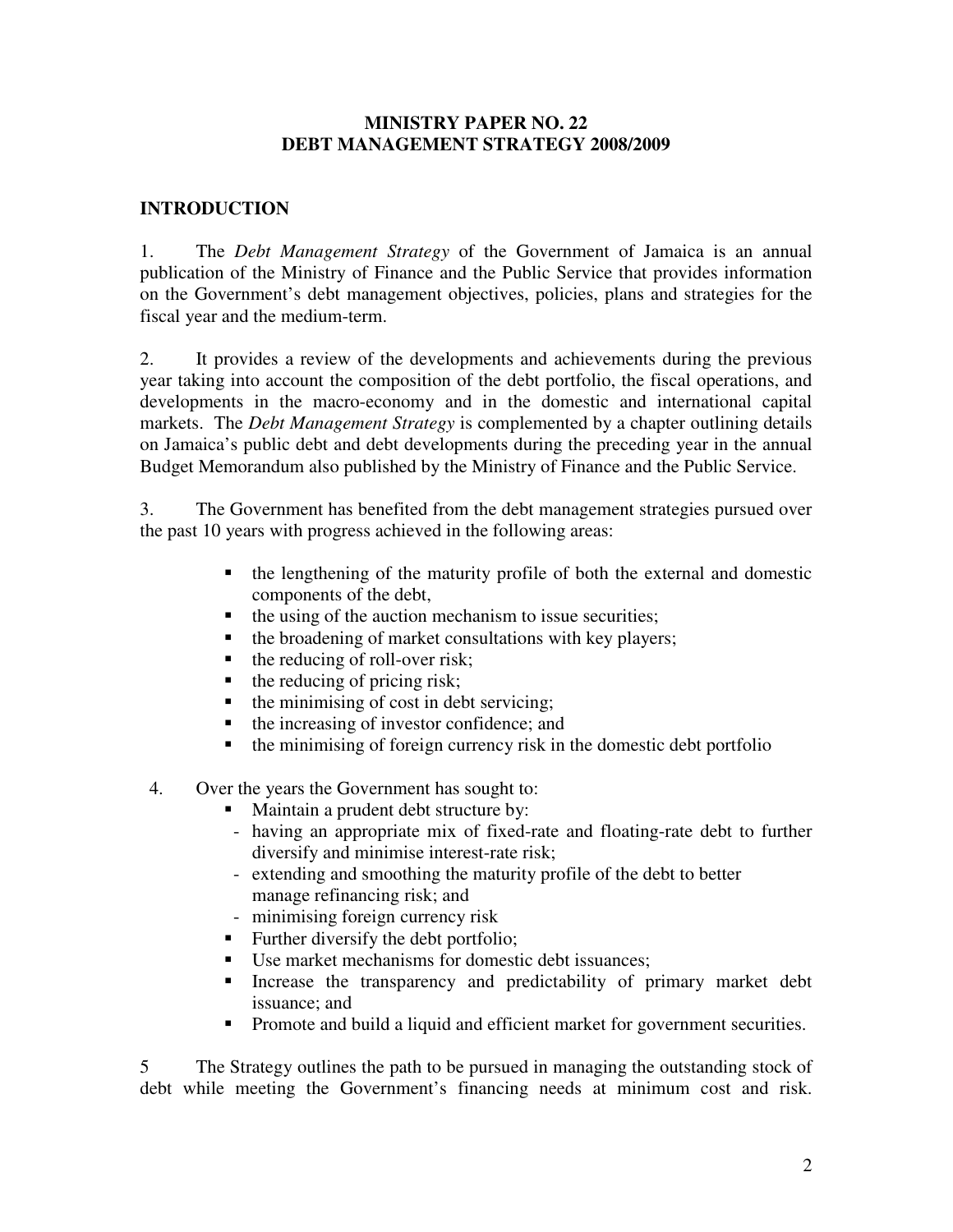In FY2008/09 the Debt Management Strategy will continue to ensure that debt management policies and the operational framework are consistent with international best practices.

# **MARKET DEVELOPMENTS FY2007/08**

- 6. The prevailing international and domestic economic conditions during FY2007/08 posed a challenge to the successful implementation of the strategy. The factors contributing to this included:
	- i. natural disasters;
	- ii. inflationary pressures and increasing interest rates;
	- iii. the requirements for additional financing to satisfy a higher than programmed fiscal deficit;
	- iv. increasing world oil and commodity prices; and
	- v. the sub-prime mortgage crisis in the United States leading to a credit crunch, and greater cautiousness by investors.
- 7. Despite the challenges the Government made marked achievements with:
	- i. the re-opening of the US\$350 million 8% Bond due 2039 issued in March 2007, for an additional US\$150 million thereby creating the first large and liquid bond with eligibility for the J.P. Morgan Emerging Market Bond  $Index + (EMBI+)$ ;
	- ii. the issuance of debt securities with twenty to thirty years tenure, that satisfied the segment of the market requiring long-term instruments;
	- iii. the reduction of the level of foreign exchange risk in the domestic debt portfolio; and
	- iv. the containment of the growth rate of the domestic debt.
- 8. Conversely, factors limiting further achievement of the strategy included:
	- i. increasing domestic market rates and market preference for variable rate securities at the shorter end of the curve; and
	- ii. the requirements for additional financing to satisfy a higher than programmed fiscal deficit.
- 9. During the fiscal year, Jamaica's credit ratings were reviewed by the international rating agencies Moody's Investors Service (Moody's), Fitch Ratings (Fitch) and Standard and Poor's (S&P). Moody's re-affirmed Jamaica's long-term foreign currency credit rating of "B1" and its long-term local currency rating of "Ba2", and maintained its "Stable" outlook. Fitch also reaffirmed Jamaica's foreign and local currency default rating of "B+" and maintained a "Stable" outlook. The ratings were supported by the country's political stability, the Government's willingness to pay its debts and its continued unwavering commitment to fiscal discipline despite exogenous shocks. S&P, in March 2008, conducted its annual due diligence meetings with key officials from the public and private sectors. The rating decision is expected during the first quarter of FY2008/09.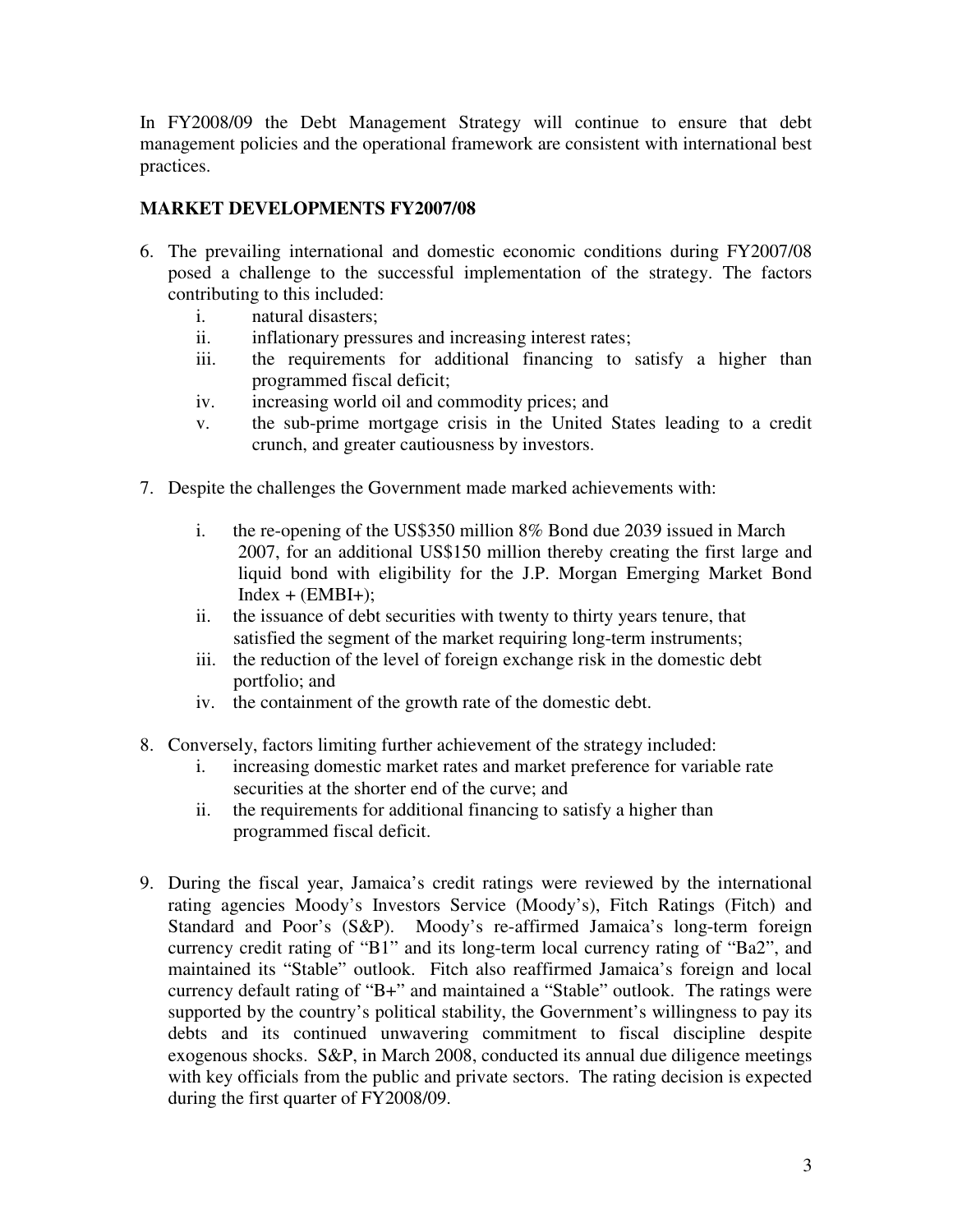## **REVIEW OF FY2007/08**

10. During FY2007/08 the *Debt Management Strategy* sought to:

- Reduce long-term financing costs and maintain a sustainable level of risk by use of liability management techniques;
- Maintain an appropriate mix of fixed-rate and floating-rate debt to further diversify and minimise interest-rate risk;
- Extend and smooth the maturity profile of the debt to better manage refinancing risk;
- Minimise foreign currency exposure of the domestic debt portfolio; and
- Increase the transparency and predictability of debt issuance.

11. At the end of March 2008, total public debt stood at \$1,000.7 billion. This represented an increase of 8.4 % over the stock of \$923.1 billion recorded at the end of March 2007. The Debt-to-GDP ratio stood at 126.1 % at the end of  $FY2007/08$ . compared with the 132.4% recorded at the end of FY2006/07 and the 134.8 % at the end of FY2005/06.

12. The stock of Central Government and Government Guaranteed external debt stood at \$438.6 billion (US\$6,169.3 million) at the end of March 2008. This represented an increase of 7.2 % compared with the stock of \$409.2 at the end of March 2007. In US\$ terms, the external debt rose by 2.2 % from US\$6,035.3 million at the end of March 2007. This was due to increases in both Central Government and Government Guaranteed debt. Central Government external debt increased from \$353.3 billion (US\$5,210.3 million) at the end of March 2007 by 5.3% to \$371.9 billion (US\$5,231.9 million) at the end of March 2008. The increase in Government Guaranteed external debt mainly reflected borrowings in support of Air Jamaica Limited. As a percentage of GDP, the external debt reflected a marginal decrease to 55.3% at the end of FY2007/08 compared with 58.7 % at the end of FY2006/07.

13. The stock of domestic debt at the end of March 2008 stood at \$562.1 billion. The debt stock increased by \$48.2 billion or 9.4% over that at the end of March 2007. The main factors contributing to the increase were a higher-than-programmed budget deficit, the issue of government securities to cover Bank of Jamaica (BOJ) losses, and the capitalisation of interest on previously issued securities to the BOJ.

14. The rate of growth of the domestic debt declined from 39.6% in FY2001/02 to 9.4% in FY2007/08 and the domestic Debt-to-GDP ratio declined from 79.0% in FY2001/02 to 70.8% in FY2007/08.

#### *Liability Management*

15. During FY2007/08 the Government examined portfolio liability management options as a strategic and effective tool for containing financing cost over the long-term and maintaining a sustainable level of risk. The options considered included: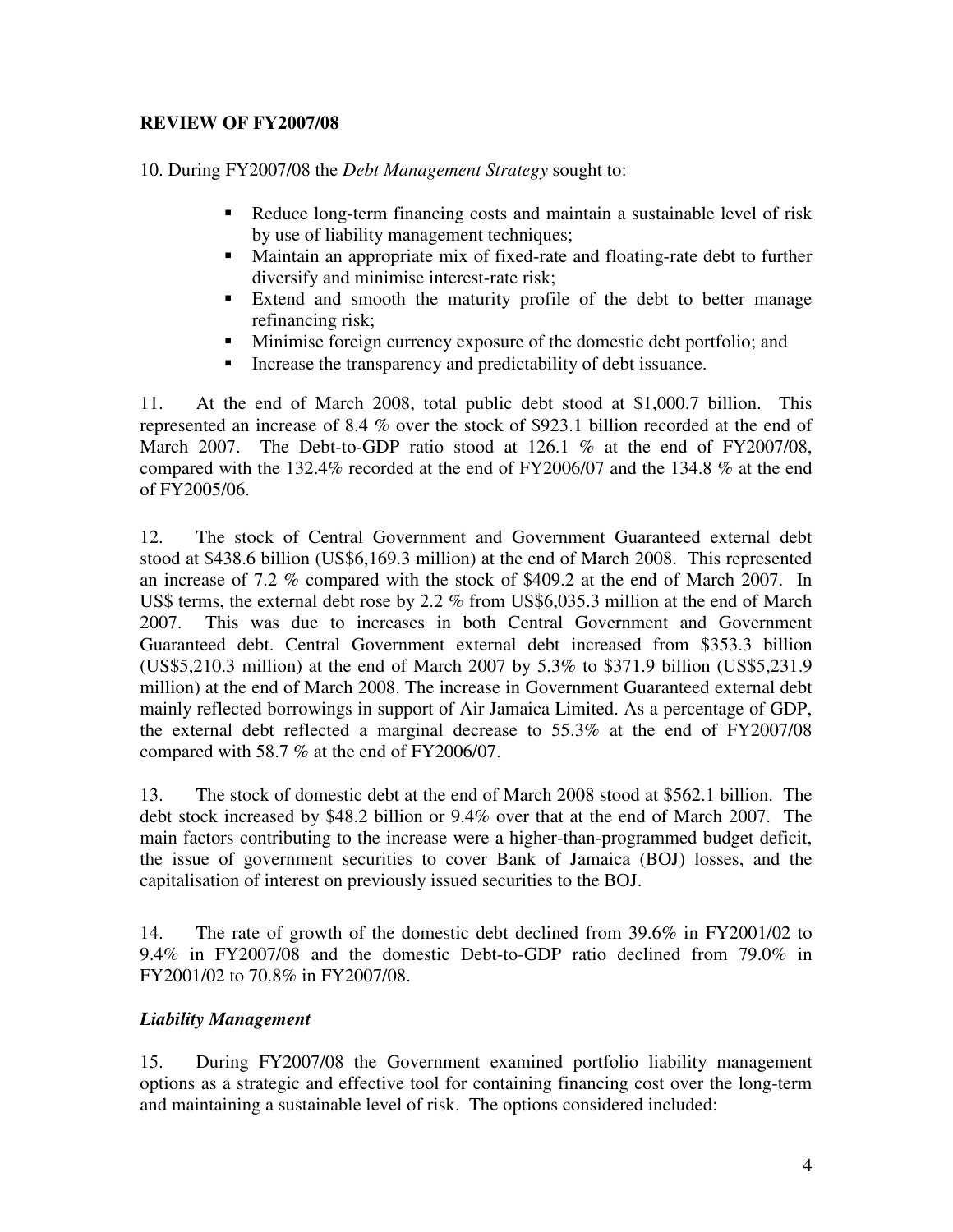- i. replacing short-term debt with long-term maturities;
- ii. prepayment of high-cost debt; and
- iii. replacing high-interest-rate debt with lower-interest-rate debt.

The results of this exercise have informed the current debt strategy.

#### *Maintain an Appropriate Mix of Fixed-Rate and Floating-Rate Debt to Further Diversify and Minimise Interest-Rate Risk*

16. Strong demand by investors for variable rate instruments at the short end of the yield curve countered the debt management objective of maintaining the desired mix of fixed-rate and floating-rate debt in the domestic debt portfolio. As a result of adverse interest rate movements, interest cost during the review period was greater than programmed and the portfolio was exposed to increased risk. Of the new domestic debt issued in FY2007/08, 34.1% was contracted on a fixed-rate basis and 65.9% on a variable-rate basis. This compared with a 28.3% fixed-rate and 71.4% variable-rate mix of the new debt issued in FY2006/07.

17. At the end of FY2007/08, the fixed-rate component of the domestic debt portfolio stood at 37.6% down from the 40.0% recorded at the end of FY2006/07. For the external debt portfolio, the share of fixed-rate debt continued to increase, reaching 81.2% at the end of FY2007/08, compared with 78.9% in FY2006/07.

## *Extend and Smooth the Maturity Profile of the Debt to Better Manage Refinancing Risk*

18. During FY2007/08, consistent with the debt strategy objective of reducing refinancing risk over the medium-term, the Government was successful in maintaining the maturity structure of the external debt through the re-opening of the 32-year amortising 8% global bond in October 2007. The Government was however constrained in extending the maturity profile of the domestic debt as market appetite was skewed towards short-term maturities.

19. Despite market demand for shorter dated debt, the Government nevertheless successfully maintained the level of domestic debt securities with over 20 years maturity and issued 3.2% of new debt within this segment of the yield curve.

20. Domestic debt issues with maturities between 5 and 10 years declined to 28.6%, down from 29.9% in FY2006/07. In addition, of total debt issued, 63.4% would mature within 5 years, a significant increase when compared with 22.9% in FY2006/07 and 43.4% in FY2005/06. Within this period, 21.2% had maturities in the 1-3 years component of the debt structure and 32.4% in the 3-5 years segment.

21. Of the total domestic debt outstanding at the end of FY2007/08, 16.1 % had maturities of 10 years and over, a significant shift from the 44.3% at the end of FY2006/07 and 62.4% had maturities of up to 5 years, compared with 55.7% in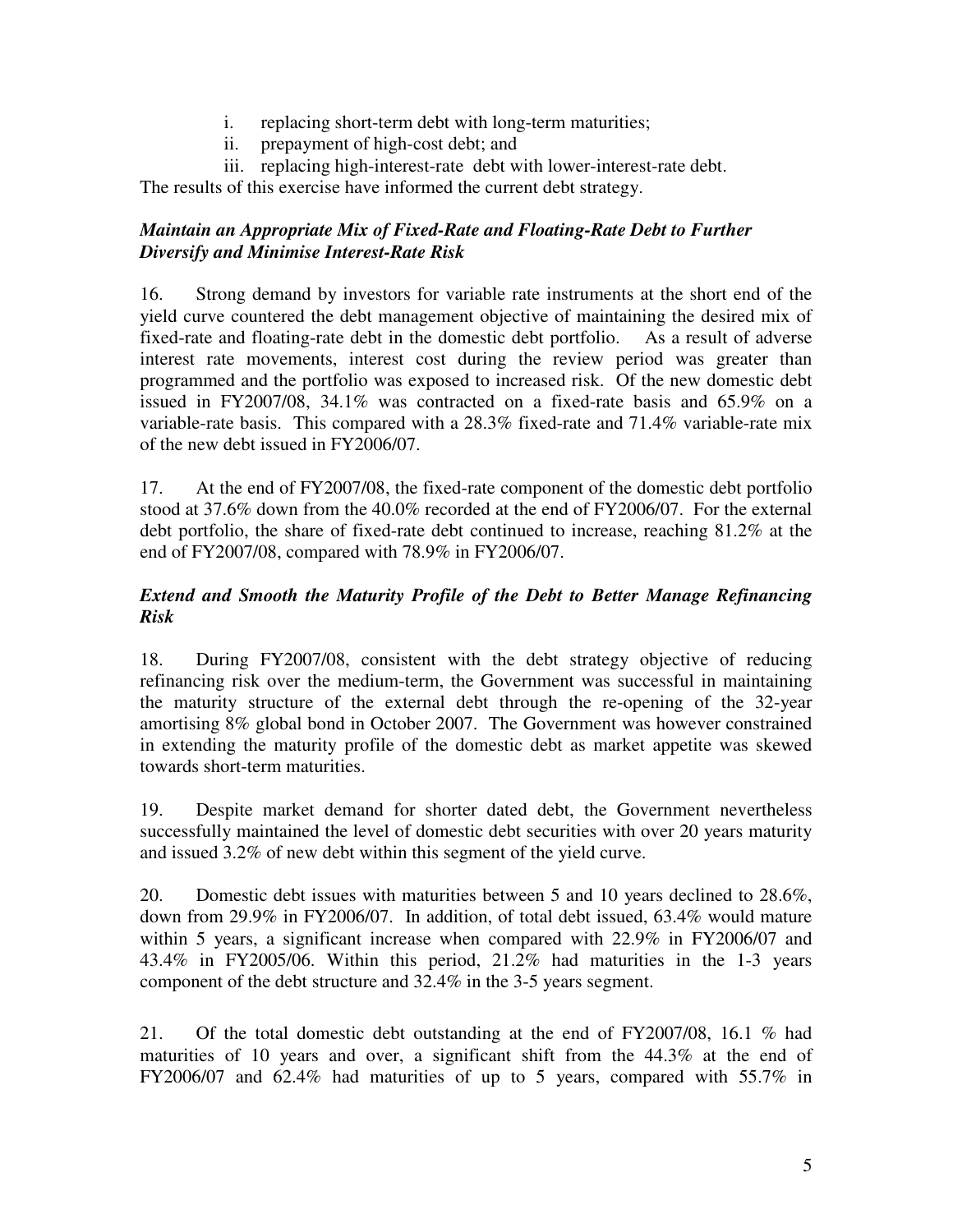FY2006/07. Within the 1-5 year category, 16.6% is due to mature within a year, 31.4% in 1-3 years while 14.4 % will mature in 3-5 years.

# *Minimising Foreign Currency Exposure of the Domestic Debt Portfolio*

22. The Government continued to make significant progress in reducing the foreign currency exposure of the domestic debt. At the end of FY2007/08, the overall foreign currency component of the domestic debt had declined to 12.2% from 14.5% at the end of FY2006/07 and 15.9% at the end of FY2005/06. US\$-indexed bonds totaled \$17.8 billion (US\$249.4 million equivalent) or 3.2% of the domestic debt portfolio at the end of FY2007/08, compared with \$24.6 billion (US\$362.2 million equivalent) or 4.8% at the end of FY2006/07. The stock of US\$-denominated bonds stood at \$49.8 billion (US\$701.0 million) or 8.9% of the domestic debt portfolio at the end of FY2007/08. This compared with \$50.0 (US\$736.8 million) or 9.7% of the domestic debt stock at the end of FY2006/07.

# *Increase the Use of the Auction System*

23. The Government continued to use the multiple price auction system to re-price its benchmark 90-day and 180-day Treasury Bills, and to issue fixed rate securities across a range of maturities. Of a total of twenty-nine auctions with nominal value of \$16.8 billion conducted over the 12-month period, twenty-five were Treasury Bills and four were fixed-rate securities. This compared with a total of thirty auctions (twenty four Treasury Bills and six fixed-rate securities) with nominal value of \$18.05 billion held during FY2006/07.

24 A review of the systems to facilitate the re-opening of issues was conducted during the year.

#### *Increase Transparency and Predictability*

25 The Government remains resolute in its commitment to transparency and predictability in the execution of the debt strategy. During the year, the Government continued to publish comprehensive, timely and reliable information on the performance and management of the public debt, thereby ensuring greater predictability and accountability to the general public. The objective of maintaining transparency in debt issuance was achieved by the provision of up-to-date information to the market through regular updates to the Ministry's web site and public offerings to the investing community.

26. Comprehensive domestic and external debt data were published on the Ministry of Finance and the Public Service website (*www.mof.gov.jm/dmu*) on a monthly basis. During FY2007/08, the Government published on a monthly basis, schedules of upcoming market issues and the results of the issues. Information on the debt strategy, operations and key debt data including stock of debt, currency, interest and creditor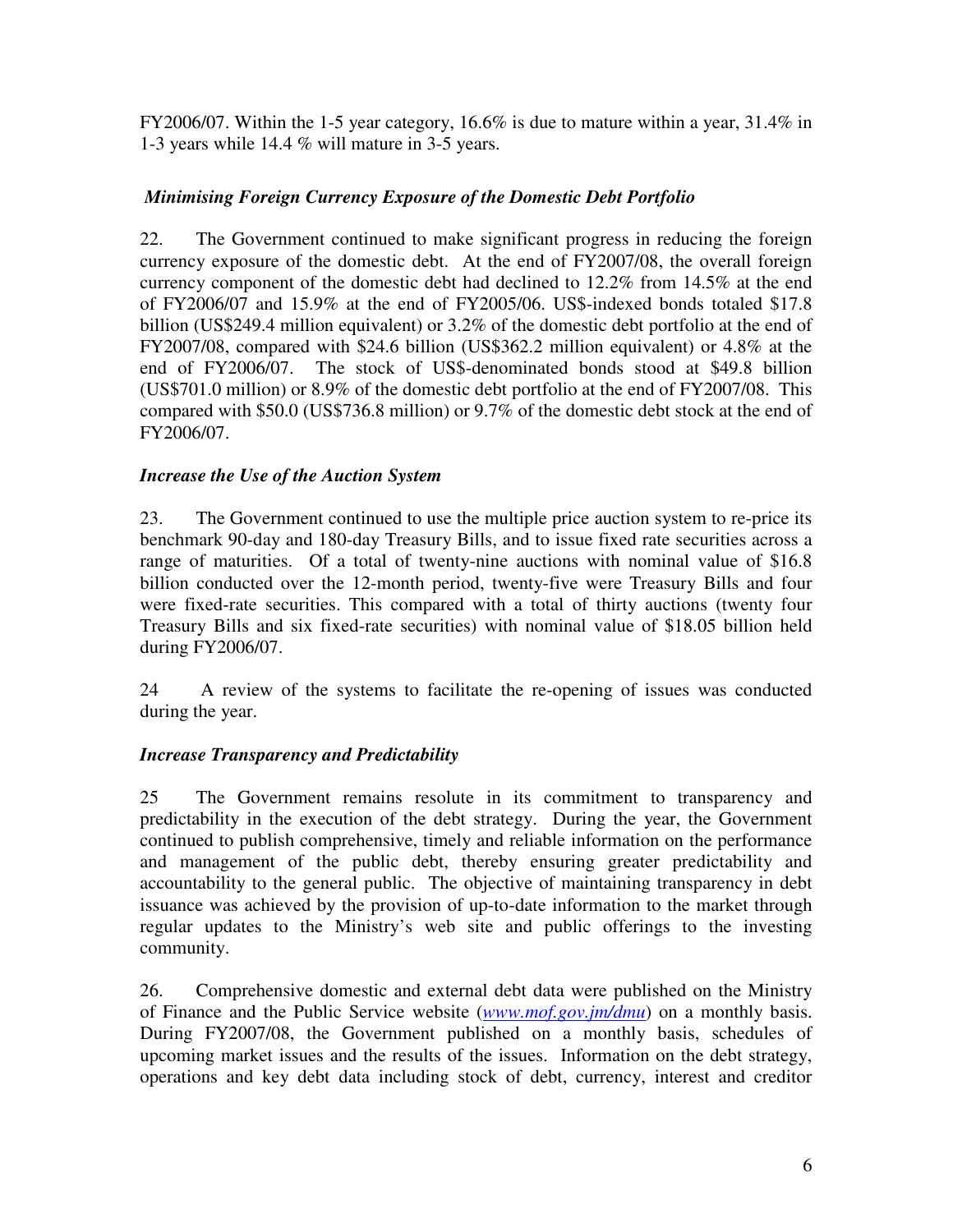compositions, monthly interest rate schedules and relevant investor information were also made available on the Ministry's website.

# *Market Consultations*

27. During FY2007/08, the Government continued its consultative approach with the markets. In February 2008, the Government conducted non-deal roadshows in Europe and the United States of America, when meetings were held with international investors and other key market participants to update them on the performance of the Jamaican economy and the medium-term outlook. Formal consultations and discussions between the public and private sectors in the domestic market continued in an effort to explore options for reducing the debt and debt servicing costs.

# *Domestic Capital Market Development*

28. The Bank of Jamaica, as part of its mandate to reform the payments and securities settlement systems has assumed responsibility for the immobilisation of fixed-income securities. Immobilisation of Government securities will remove the need for the issuance of paper certificates. A provider has been identified and mandated to develop the system based on specifications.

# *Legal and Regulatory Framework*

29. The proposed amendments to the statutes governing debt management were identified in conjunction with the Government's legal authorities and activities are continuing to update the relevant statutes. The annual review of the loan ceiling was completed. The loan ceiling is determined by the Loan Act, which gives authority to the Government for the amount of loans to be raised.

#### *Government Borrowing FY2007/08*

30. The borrowing requirement for FY2007/08 was projected at \$113.9 billion. Gross new debt issued during the fiscal year was \$121.7 billion. Among the purposes for which debt was issued were the Bank of Jamaica's losses and the capitalisation of interest on former FINSAC and other securities held by the BOJ in the amount of \$6,353.76 million.

#### **DEBT STRATEGY FY2008/09**

31. The objective of the Debt Management Strategy will continue to be:

*"To raise adequate levels of financing on behalf of the Government of Jamaica at minimum costs, to develop and implement strategies to ensure the long-term sustainability of the public debt while maintaining risk at an acceptable level".*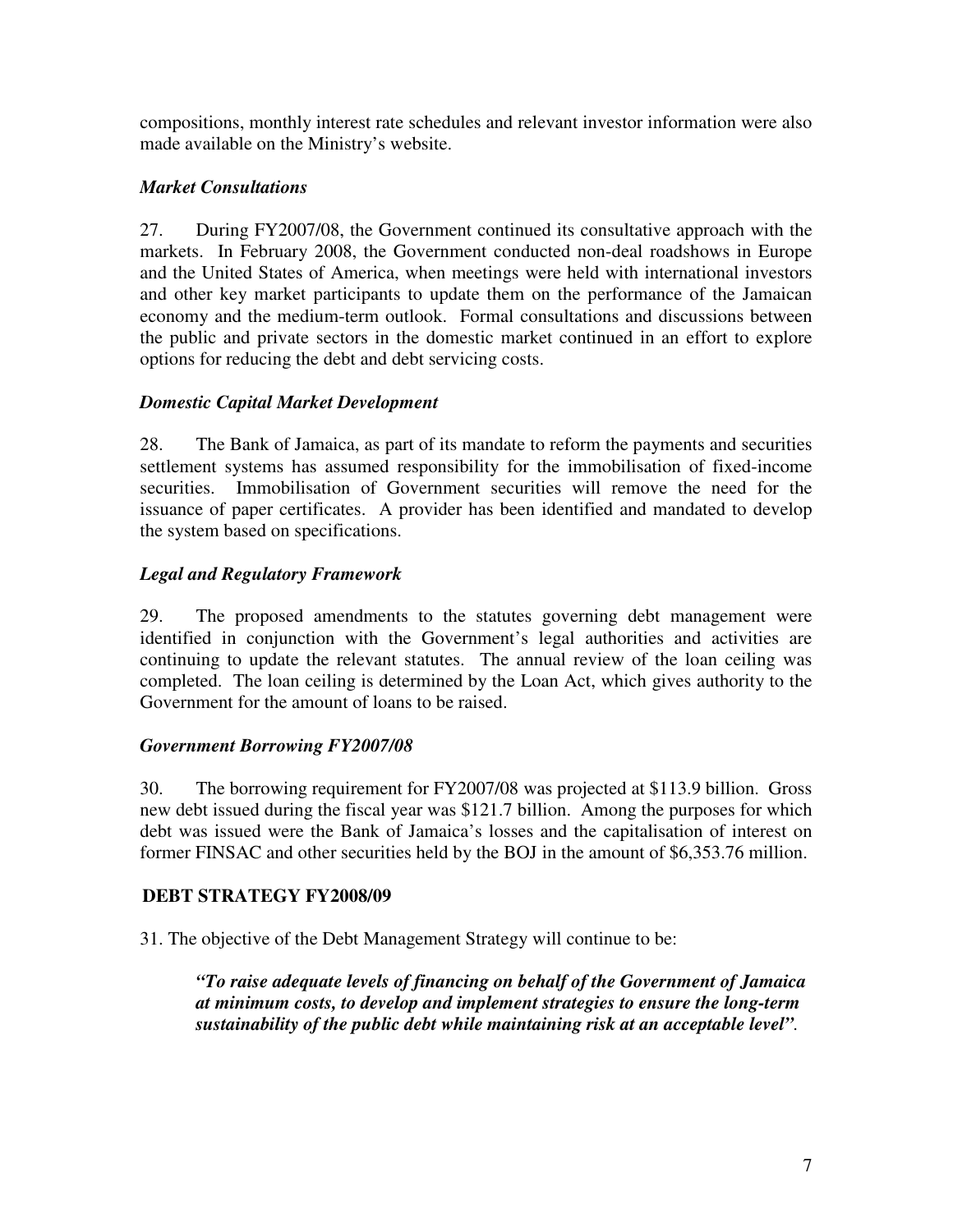32. Debt management in FY2008/09 will continue to focus on the strategic objective of the medium-term *Debt Management Strategy* of containment of the Government's exposure to risk within acceptable levels.

33. The *Debt Management Strategy* will:

- Address aspects of liability management;
- Increase the fixed-rate proportion of the domestic debt portfolio;
- Extend and smooth the maturity profile of the debt to better manage refinancing risk;<br>Minimise foreign
- Minimise foreign currency exposure of the domestic debt portfolio;
- Maintain the use of the auction mechanism for issuance of domestic securities;
- Increase the transparency and predictability of debt issuance and operations;
- Foster a more interactive relationship with the local and international markets;
- **Engage the multilateral institutions to seek more cost effective borrowing;** and
- Issue debt in the external markets equivalent to the level of external amortization.

# *Liability Management*

34. Market conditions permitting the Strategy will seek to reduce the interest cost of the debt portfolio by either, or a combination of:

- i. replacing short-term debt with long-term maturities;
- ii. prepayment of high-cost debt; and
- iii. replacing high-interest-rate debt with lower-interest-rate debt

# *Increase the Fixed Rate Proportion of the Domestic Debt Portfolio*

35. The Strategy will seek to increase the fixed rate portion of the domestic debt to at least 40% taking advantage of any favourable interest rate environment that may obtain. This will protect the portfolio from interest rate volatility and increase the predictability of debt service costs.

#### *Extend and Smooth the Maturity Profile of the Debt to Better Manage Refinancing Risk*

36. The strategy in FY2008/09, market conditions permitting, will continue to offer government securities with maturities of 10 years and over. The Government will seek to issue at least 50% of its debt with maturities in excess of five years and maintain the proportion of 3-4 % with maturities of twenty years and over in the domestic market. This will facilitate the development of the long end of the yield curve with the objective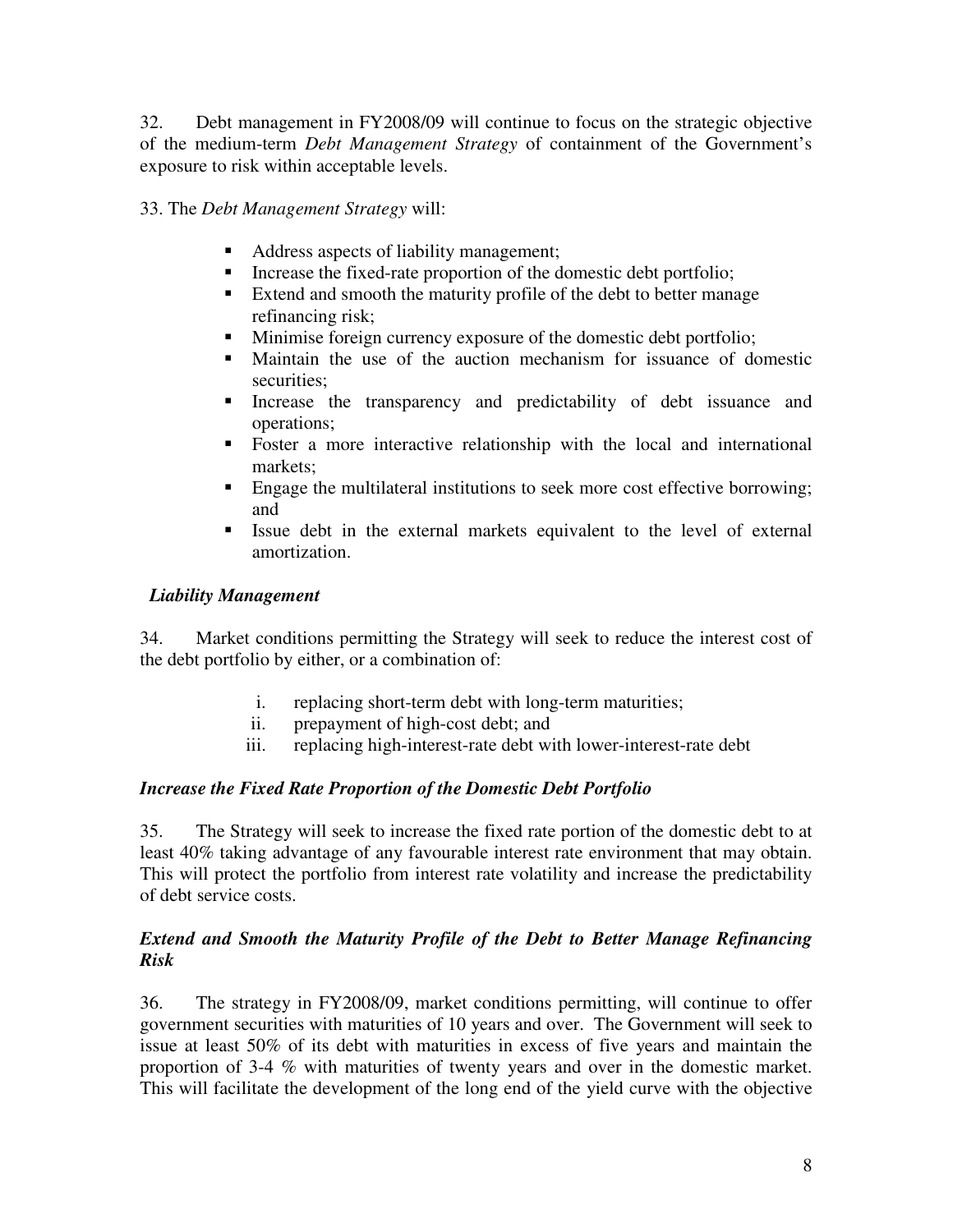of reducing refinancing risk over the medium-term. The issuance of these securities will provide investment solutions to investors who require long-term instruments to support their asset /liability needs.

# *Minimise Foreign Currency Exposure of the Domestic Debt Portfolio*

37. Focus on reducing the foreign currency exposure of the domestic debt portfolio will continue. The foreign currency component will be reduced to below 10%. Foreign currency risk will be further reduced through limitation on the use of U\$-denominated and U\$-indexed instruments in the domestic market.

# *Maintain the Use of the Auction System*

38. Use of the auction mechanism to promote competitiveness through the bidding process for efficient market determined pricing will be maintained.

39. Auctions will be conducted on a regular basis with issues across a wide range of maturities. During this financial year review of the systems will be finalised to facilitate reopening of existing issues through a central securities depository.

# *Increase the Transparency and Predictability of Debt Issuance and Operations*

40. Increased transparency and predictability have played and will continue to play a key role in guiding the issuance strategy. Its approach to risk, relative costs, market conditions and opportunities, the size of maturing securities and the maturity profile of the existing stock of debt will determine funding sources and instrument types. These are all consistent with efforts to maintain a prudent debt structure.

41. Securities will be offered in the domestic market on a monthly and pre-announced basis. While the Government remains committed to the use of market mechanisms for the issuance of securities, it will be flexible in terms of the options used to meet the budgetary requirements and debt management objectives.

42. Transparency in the Government's debt operations and borrowing programme will be facilitated through:

- **Monthly publications of comprehensive external and domestic debt data;**
- Advance notices of upcoming debt issues;<br>• Monthly offerings of securities through a c
- Monthly offerings of securities through a competitive process;
- Annual schedule of Treasury Bill Tenders;
- Monthly schedules of market issues by the end of the preceding month;
- Dissemination of the terms and conditions of instruments to the market at least three business days prior to the subscription days;
- Timely publication of the results of market issues; and
- Quarterly reports on debt related developments by the end of the month following the quarter.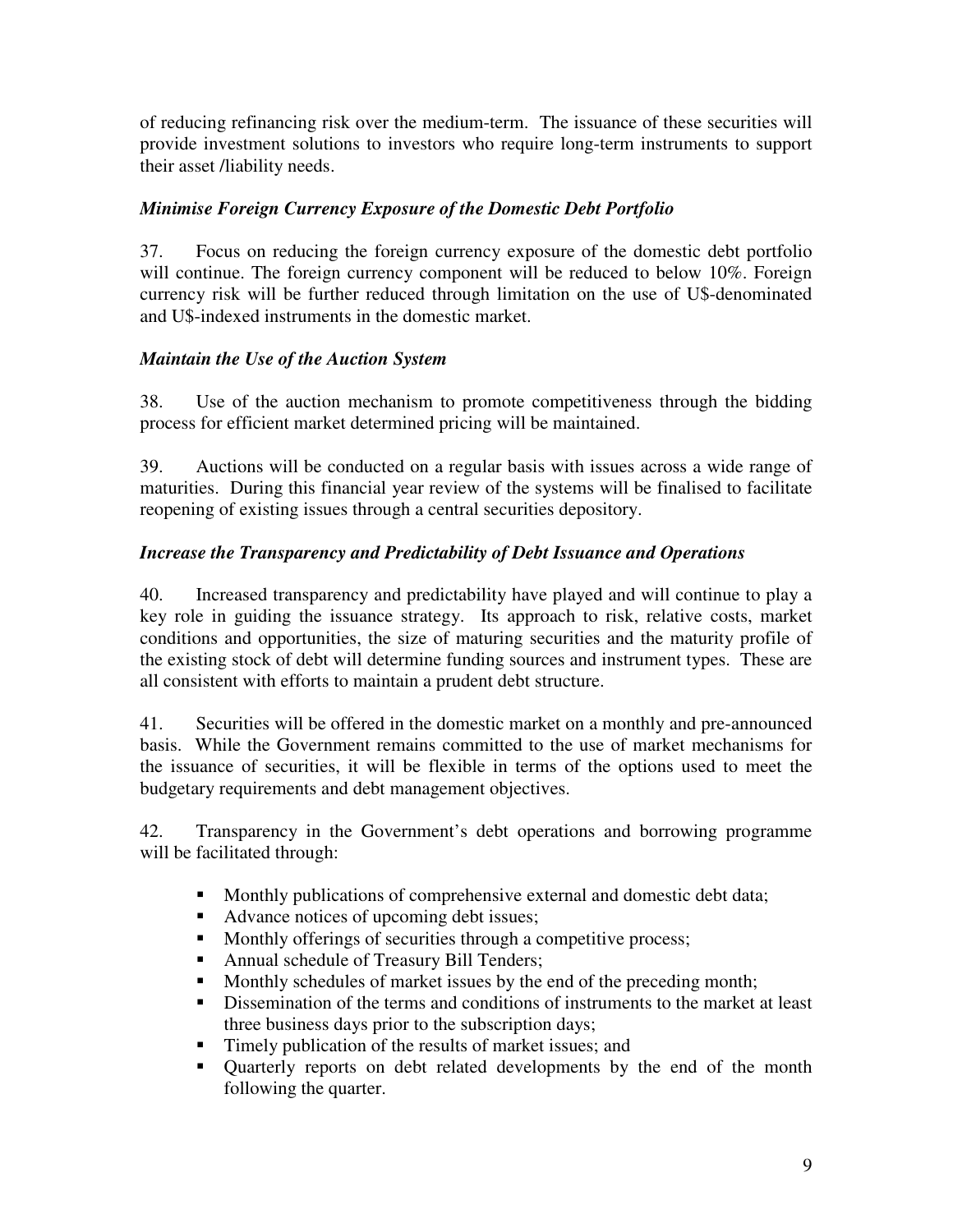43. These, along with the *Debt Management Strategy* and relevant investor information, will continue to be made available in the print media and electronically on the Ministry's website (www.mof.gov.jm/dmu).

## *Foster a More Interactive Relationship with the Markets*

44. The Strategy will include the hosting of quarterly meetings with the domestic market makers and quarterly investors' conference calls with the international capital markets and conduct investor presentations and road shows in North America and Europe. This approach will provide information on, and foster greater awareness and transparency of, debt operations and debt management objectives.

# *Engage the Multilateral Institutions to Seek More Cost Effective Borrowing*

45. The Government will continue discussions with the multilateral institutions and their affiliates to secure longer tenure and more cost effective financing for infrastructural developments and budgetary requirements.

# *Institutional Strengthening Framework*

46. The Government will continue to facilitate the development of a modern and efficient domestic capital market. A review of the supporting systems and infrastructure will be done. A Central Securities Depository will be implemented and this will facilitate commencement of the immobilisation of securities during the year with a view to issuing securities in a dematerialised form only. Dematerialization is the issuance and recording of securities in electronic format. This will result in savings for the Government and other stakeholders.

47. A series of public education programmes on the immobilisation of securities will be conducted to inform the investing public. The Central Securities Depository will allow for the further development of the domestic capital market by increasing efficiency and reducing risks. It will also provide real time information on secondary market activities while facilitating speed in trading and settlement of securities on a secure platform.

#### *Update the Legal and Regulatory Framework*

48. The relevant statutes will be amended to facilitate the immobilisation and dematerialisation of Government securities. Steps will be taken to streamline and modernise the applicable loan legislation.

49. Consistent with the Government's commitment to annually review the amount of loans raised under the Loan Act vis-à-vis the loan ceiling, steps will be taken to increase the loan ceiling pursuant to the medium-term borrowing programme.